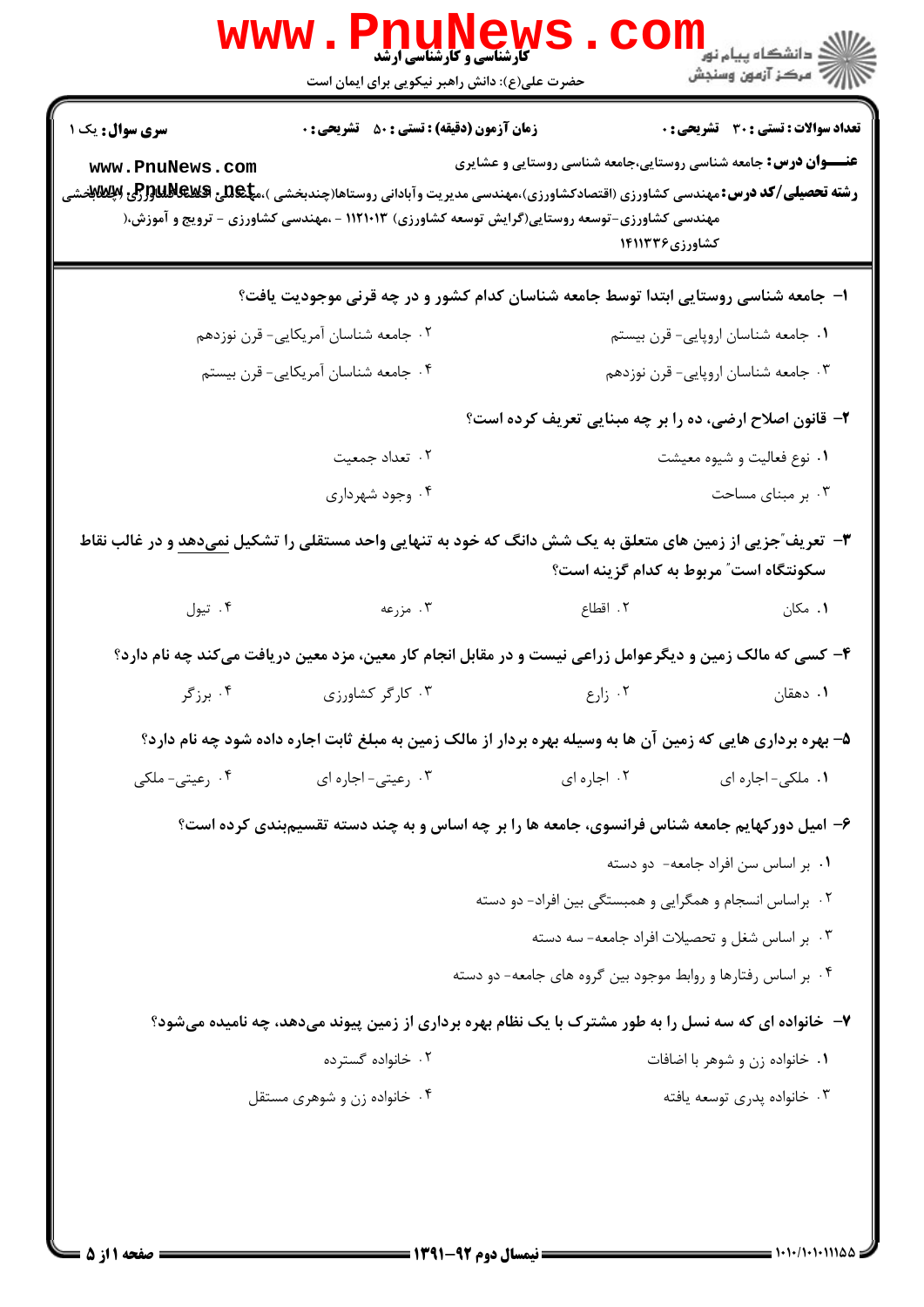|                                                   | WWW.Pnunews<br>حضرت علی(ع): دانش راهبر نیکویی برای ایمان است                                                                                                                                                                                  |                                                                                        | الارد دانشگاه پيام نور<br>ا∭ مرکز آزمون وسنجش |
|---------------------------------------------------|-----------------------------------------------------------------------------------------------------------------------------------------------------------------------------------------------------------------------------------------------|----------------------------------------------------------------------------------------|-----------------------------------------------|
| <b>سری سوال : ۱ یک</b>                            | <b>زمان آزمون (دقیقه) : تستی : 50 ٪ تشریحی : 0</b>                                                                                                                                                                                            | <b>عنـــوان درس:</b> جامعه شناسی روستایی،جامعه شناسی روستایی و عشایری                  | <b>تعداد سوالات : تستی : 30 ٪ تشریحی : 0</b>  |
| www.PnuNews.com                                   | <b>رشته تحصیلی/کد درس:</b> مهندسی کشاورزی (اقتصادکشاورزی)،مهندسی مدیریت وآبادانی روستاها(چندبخشی )،م <b>پگیلی Rپولگالولوپر Rپولات</b> اپقتشی<br>)،مهندسی کشاورزی-توسعه روستایی(گرایش توسعه کشاورزی) ۱۱۲۱۰۱۳ - ،مهندسی کشاورزی - ترویج و آموزش |                                                                                        | کشاورزی۱۴۱۱۳۳۶                                |
|                                                   | ۸– چه ویژگی باعث شده مردم روستا قرن ها و نسل های متمادی با تحمل تنگناها و دشواریهای فراوان در این مناطق بمانند؟                                                                                                                               |                                                                                        |                                               |
|                                                   | ۰۲ هزینه های زندگی پایین تر نسبت به شهرها                                                                                                                                                                                                     | ۰۱ ثبات چشم انداز و سیمای عمومی روستا                                                  |                                               |
|                                                   | ۰۴ شرایط کاری مناسب تر موجود در روستاها                                                                                                                                                                                                       | ۰۳ شرایط آب و هوایی روستا                                                              |                                               |
|                                                   | ۹– در ایران تا قبل از انجام اصلاحات ارضی در جامعه روستایی طبقات اجتماعی بر چه مبنایی تعیین و به چند طبقه تقسیم                                                                                                                                |                                                                                        | مىشدند؟                                       |
|                                                   | ۰۲ بر مبنای موقعیت شغلی- ۳ طبقه                                                                                                                                                                                                               |                                                                                        | ٠١. بر مبناي وضع مالكيت- ٢ طبقه               |
| ۰۴ بر مبنای ثروت و درآمد- ۳ طبقه                  |                                                                                                                                                                                                                                               | ۰۳ بر مبنای شرایط خانوادگی- ۲ طبقه                                                     |                                               |
|                                                   |                                                                                                                                                                                                                                               | +ا– كدام گزینه جزء قشر خوش نشینان جامعه روستایی محسوب میشوند؟                          |                                               |
| ۰۴ مالکین                                         | ۰۳ رعایای صاحب نسق                                                                                                                                                                                                                            | ۰۲ سوداگران                                                                            | ٠١ كشاورزان مرفه                              |
|                                                   | 1۱– در بخش تملک زمین، نوع تقسیم بندی که زمین توسط دولت به کارکنان و وابستگان خود واگذار میشود جزء کدام نوع                                                                                                                                    |                                                                                        | مالكيت است؟                                   |
| ۰۴ وقفي- ديواني                                   | ۰۳ خصوصی- درباری                                                                                                                                                                                                                              | ٠٢ ديواني- درباري                                                                      | ٠١ درباري- وقفي                               |
|                                                   | ۱۲– شکلی از نظام مالکیت که در آن تعداد اراضی بسیار زیاد ولی وسعت کل اراضی کم میباشد،کدام است؟                                                                                                                                                 |                                                                                        |                                               |
| ۰۴ املاک دیوانی                                   | ۰۳ خرده مالکی                                                                                                                                                                                                                                 | ۰۲ بزرگ مالکی                                                                          | ٠١. مالكيت قبيله اي                           |
|                                                   |                                                                                                                                                                                                                                               | ۱۳– کدامیک از تصمیمات انجمن مالیه در زمینه مسائل ارضی بود؟                             |                                               |
|                                                   |                                                                                                                                                                                                                                               | ۰۱ مستمری ها و امتیازاتی که به خانواده سلطنتی و رجال کشور پرداخت می شد را توسعه داد.   |                                               |
|                                                   | ۰۲ تفاوت عمل تعیین مبالغی را که حکام محلی علاوه بر مالیات دائم برای مصارف شخصی و دستگاه حکومتی وصول میکردند به اصل                                                                                                                            |                                                                                        | ماليات اضافه كرد.                             |
|                                                   |                                                                                                                                                                                                                                               | ۰۳ تسعیر را که بر مبنای قیمت غلات در زمان های گذشته تعیین شده بود مبنای اصلی قرار داد. |                                               |
|                                                   |                                                                                                                                                                                                                                               |                                                                                        | ۰۴ روش تیولداری را گسترش داد.                 |
|                                                   |                                                                                                                                                                                                                                               | ۱۴- مرحله اول اصلاحات ارضی مالکیت هر فرد را چه میزان تعیین کرده بود؟                   |                                               |
| ۰۲ مالکیت یک ده ششدانگ یا شش دانگ از دهات پراکنده |                                                                                                                                                                                                                                               |                                                                                        | ۰۱ مالکیت باغات و کشتزارهای چای               |
|                                                   | ۰۴ مالکیت اراضی مکانیزه                                                                                                                                                                                                                       |                                                                                        | ۰۳ مالکیت بیشه زارها و موقوفات                |
| : صفحه 2 از 5                                     | = نیمسال دوم 92-1391 =                                                                                                                                                                                                                        |                                                                                        | $-$ 1.1./1.1.11144                            |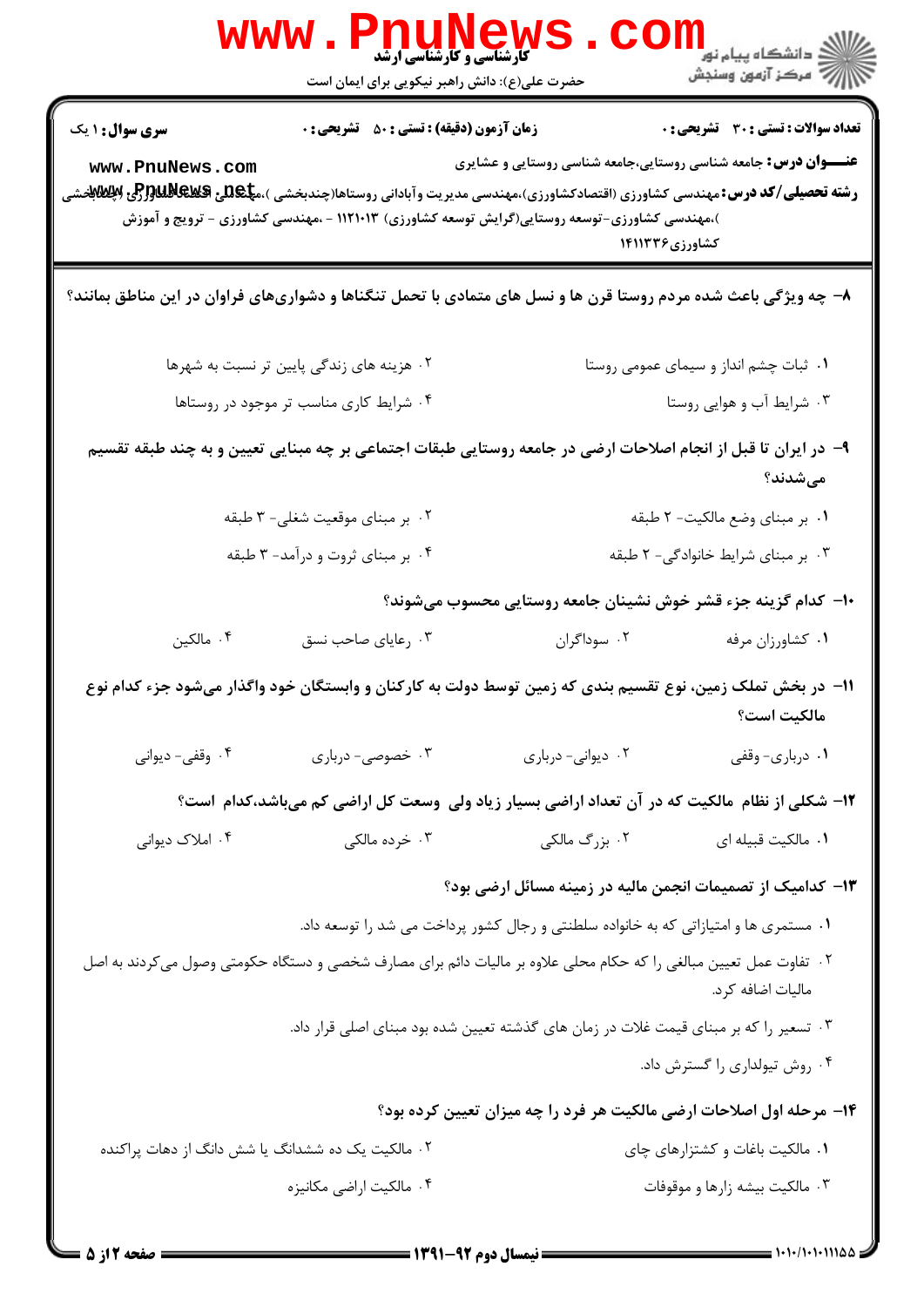| <b>سری سوال : ۱ یک</b>                                                                                                                                       | <b>زمان آزمون (دقیقه) : تستی : 50 ٪ تشریحی : 0</b> |                                                                                                                                                                        | <b>تعداد سوالات : تستی : 30 ٪ تشریحی : 0</b>            |
|--------------------------------------------------------------------------------------------------------------------------------------------------------------|----------------------------------------------------|------------------------------------------------------------------------------------------------------------------------------------------------------------------------|---------------------------------------------------------|
| www.PnuNews.com<br><b>رشته تحصیلی/کد درس:</b> مهندسی کشاورزی (اقتصادکشاورزی)،مهندسی مدیریت وآبادانی روستاها(چندبخشی )،م <b>پگیلی BBینگاپر(Pی اپکلااب</b> خشی |                                                    | <b>عنـــوان درس:</b> جامعه شناسی روستایی،جامعه شناسی روستایی و عشایری<br>)،مهندسی کشاورزی-توسعه روستایی(گرایش توسعه کشاورزی) ۱۱۲۱۰۱۳ - ،مهندسی کشاورزی - ترویج و آموزش | کشاورزی۱۴۱۱۳۳۶                                          |
| 1۵– طبق قانون اصلاح مالکیت و بهره برداری از اراضی ،تقسیم زمین های وابسته به دامداریها برای تهیه علوفه، به چه صورت                                            |                                                    |                                                                                                                                                                        | انجام میگرفت؟                                           |
| ۰۲ باید به نحو صحیحی تقسیم شود تا بازده تعدیل گردد.                                                                                                          |                                                    |                                                                                                                                                                        | ۰۱ نباید تقسیم شود تا بازده آن کاهش نیابد.              |
| ۰۴ باید تقسیم شود زیرا در بازده دامداری تاثیر چندانی ندارد.                                                                                                  |                                                    |                                                                                                                                                                        | ۰۳ باید تقسیم شود تا باعث افزایش بازده شود.             |
|                                                                                                                                                              |                                                    |                                                                                                                                                                        | ۱۶- کدام گزینه جزء نظام های بهره برداری سنتی می باشد؟   |
| ۰۲ بهره برداری مختلط                                                                                                                                         |                                                    |                                                                                                                                                                        | ۰۱ شرکت تعاونی تولید                                    |
| ۰۴ سرمایه گذاری کشاورزی خصوصی                                                                                                                                |                                                    |                                                                                                                                                                        | ۰۳ واحد تولیدی مشاع                                     |
|                                                                                                                                                              |                                                    | ۱۷– تقسیم محصول در نظام بهره برداری رعیتی بر اساس کدام یک از عوامل تولیدی صورت میگرفته است؟                                                                            |                                                         |
| ۰۲ میزان اجاره- زمین- آب- تجهیزات                                                                                                                            |                                                    | ۰۱ زمین- آب- گاو- بذر- میزان اجاره                                                                                                                                     |                                                         |
| ۰۴ نیروی کار-میزان اجاره- زمین- آب                                                                                                                           |                                                    | ۰۳ آب- گاو- زمین- بذر- نیروی کار                                                                                                                                       |                                                         |
|                                                                                                                                                              |                                                    |                                                                                                                                                                        | <b>۱۸</b> – ″گاوبند″ به چه کسی گفته می شد؟              |
|                                                                                                                                                              | ۰۲ کسی که آب، زمین و بذر را فراهم سازد.            |                                                                                                                                                                        | ۰۱ کسی که نیروی کار انسانی، گاو و زمین را فراهم سازد.   |
|                                                                                                                                                              | ۰۴ کسی که زمین و آب را فراهم سازد.                 | ۰۳ کسی که نیروی کار انسانی، گاو و بذر را فراهم سازد.                                                                                                                   |                                                         |
| ۱۹- بنه هایی که سیاست های حقوقی و اراضی حکومت ها به طور مستقیم در تشکیل آنها نقش نداشته چه نامیده میشود؟                                                     |                                                    |                                                                                                                                                                        |                                                         |
| ۰۴ بنه های خود انگیخته                                                                                                                                       | ۰۳ بنه های برانگیخته                               | ۰۲ بنه های بومی کار                                                                                                                                                    | ۰۱ بنه های تک مالک <sub>ی</sub>                         |
|                                                                                                                                                              |                                                    | <b>۲۰</b> - کدامیک ازگزینه های زیر انواع بنه از نظر کشت می باشد؟                                                                                                       |                                                         |
| ۰۴ بنه های آبی کار                                                                                                                                           | ۰۳ بنه های دیمکار                                  | ۰۲ بنه های خار وابسته                                                                                                                                                  | ۰۱ بنه های غله کار                                      |
|                                                                                                                                                              |                                                    |                                                                                                                                                                        | <b>۲۱</b> - کدام گزینه از ویژگی های کشت و صنعت می باشد؟ |
|                                                                                                                                                              |                                                    |                                                                                                                                                                        | ٠١ انجام عمليات كشت در قطعات كوچك تقسيم شده             |
|                                                                                                                                                              |                                                    |                                                                                                                                                                        | ۰۲ اهمیت سرمایه بعنوان پایه و اساس واحد بهره برداری     |
|                                                                                                                                                              |                                                    | ۰۳ نزدیک ساختن عامل کار و سرمایه با ایجاد یک دستگاه مدیریت صنعتی                                                                                                       |                                                         |
|                                                                                                                                                              |                                                    |                                                                                                                                                                        | ۰۴ استفاده از نیروی کار به صورت مزدبگیر                 |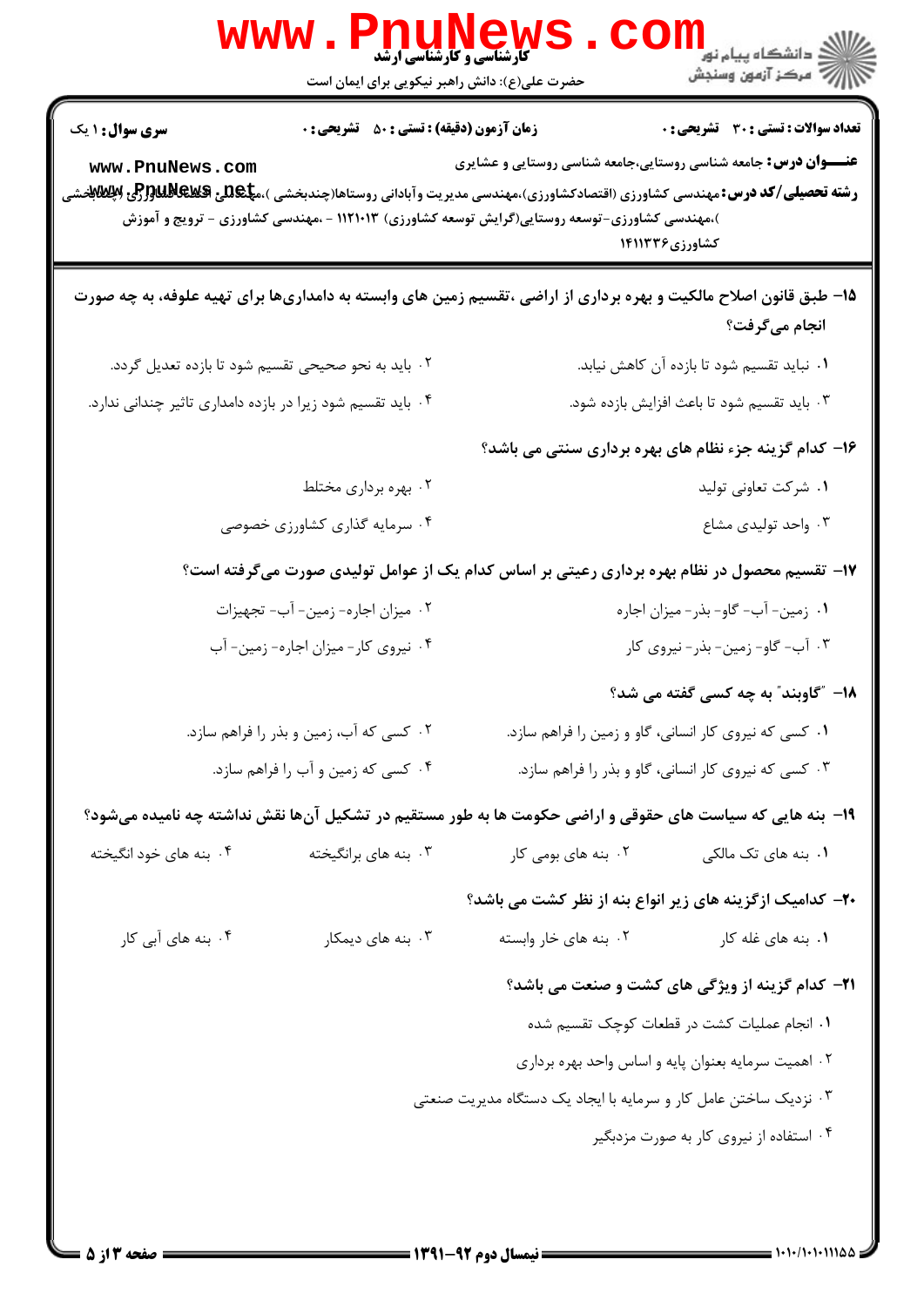|                                           | w w w<br><b>کارشناسی و کارشناسی ارشد</b><br>حضرت علی(ع): دانش راهبر نیکویی برای ایمان است                                                                                                                                                                                                                 |                                                                                                                                                                                                                                                                                               | <mark>≦ دانشکاه پیام نور</mark><br>رِ ۖ مرڪز آزمون وسنڊش      |
|-------------------------------------------|-----------------------------------------------------------------------------------------------------------------------------------------------------------------------------------------------------------------------------------------------------------------------------------------------------------|-----------------------------------------------------------------------------------------------------------------------------------------------------------------------------------------------------------------------------------------------------------------------------------------------|---------------------------------------------------------------|
| <b>سری سوال : ۱ یک</b><br>www.PnuNews.com | <b>زمان آزمون (دقیقه) : تستی : 50 ٪ تشریحی : 0</b><br><b>رشته تحصیلی/کد درس:</b> مهندسی کشاورزی (اقتصادکشاورزی)،مهندسی مدیریت وآبادانی روستاها(چندبخشی )،م <b>پلیدی پیلاپالولوی لاپلاتابوت</b> ی پیلاپات<br>)،مهندسی کشاورزی-توسعه روستایی(گرایش توسعه کشاورزی) ۱۱۲۱۰۱۳ - ،مهندسی کشاورزی - ترویج و آموزش | <b>عنـــوان درس:</b> جامعه شناسی روستایی،جامعه شناسی روستایی و عشایری<br>کشاورزی۱۴۱۱۳۳۶                                                                                                                                                                                                       | تعداد سوالات : تستي : 30 ٪ تشريحي : 0                         |
|                                           | ۰۴ مالکینی که اراضی آن ها مشمول هیچ یک از مراحل قوانین اصلاحات ارضی نشده بودند.<br>۲۳- مهمترین عاملی که بیشترین نقش را در کشاورزی ایران ایفا می کند،کدام است؟<br>۰۲ آب و میزان بارندگی                                                                                                                    | ۲۲- کدام گروه از روستاییان می توانستند عضو شرکت های سهامی زراعی باشند؟<br>۰۱ دهقانانی که از طریق اصلاحات ارضی صاحب زمین نشده بودند.<br>۰۲ کسانی که به دلیل برخورداری از نسق زراعی در اصلاحات ارضی صاحب زمین نشدند.<br>۰۳ خرده مالکانی که شق تقسیم به نسبت بهره مالکانه را انتخاب نکرده بودند. | ۰۱ نوع زمین و کیفیت خاک                                       |
| ۰۴ دشتبان                                 | ۰۴ تجهیزات و ادوات کشاورزی<br>۲۴- "نظارت بر حریم اراضی دهقانان، وصول مالیات و عوارض دولتی،امور مکتب خانهها، دفاتر نفوس و …" در روستا بر عهده چه<br>۰۳ کدخدا                                                                                                                                               | ۰۲ داروغه                                                                                                                                                                                                                                                                                     | ۰۳ نیروی کار انسانی<br>شخصی بوده است؟<br>٠١ ضابط              |
|                                           | ۲۵– "احداث مدرسه، زمین ورزشی،راههای فرعی روستایی، مساجد و …" در روستا ها بر عهده چه نهادی بوده است؟<br>٢. انجمن ها<br>۰۴ دهياريها<br>۲۶– در دوران پس از انقلاب اسلامی، اولین نهاد خود جوش که به منظور یاری رساندن به روستاییان تشکیل گردید، چه نام                                                        |                                                                                                                                                                                                                                                                                               | ۰۱ شرکت تعاونی روستایی<br>۰۳ سپاه عدالت و خانه انصاف<br>داشت؟ |
| ۰۴ جهاد سازندگی                           | ۰۳ خانه انصاف<br>١. انتخاب موضوع- طرح مسئله و بيان اهميت- فرضيه سازي- تعريف نظري و عملي فرضيات<br>۰۳ انتخاب موضوع- طرح مسئله و بیان اهمیت- بررسی و نقد منابع و تدوین چارچوب نظری- فرضیهسازی                                                                                                               | ۰۲ انجمن ده<br>۲۷– چهار مرحله فرآیند پژوهش در تحقیقات اجتماعی به ترتیب کدامند؟<br>۰۲ انتخاب موضوع- جمع آوري داده ها- فرضيه سازي- تئوريسازي<br>۰۴ انتخاب موضوع- فرضیه سازی- کدگذاری و پردازش داده ها- تئوریسازی                                                                                | ٠١. جهاد كشاورزى                                              |